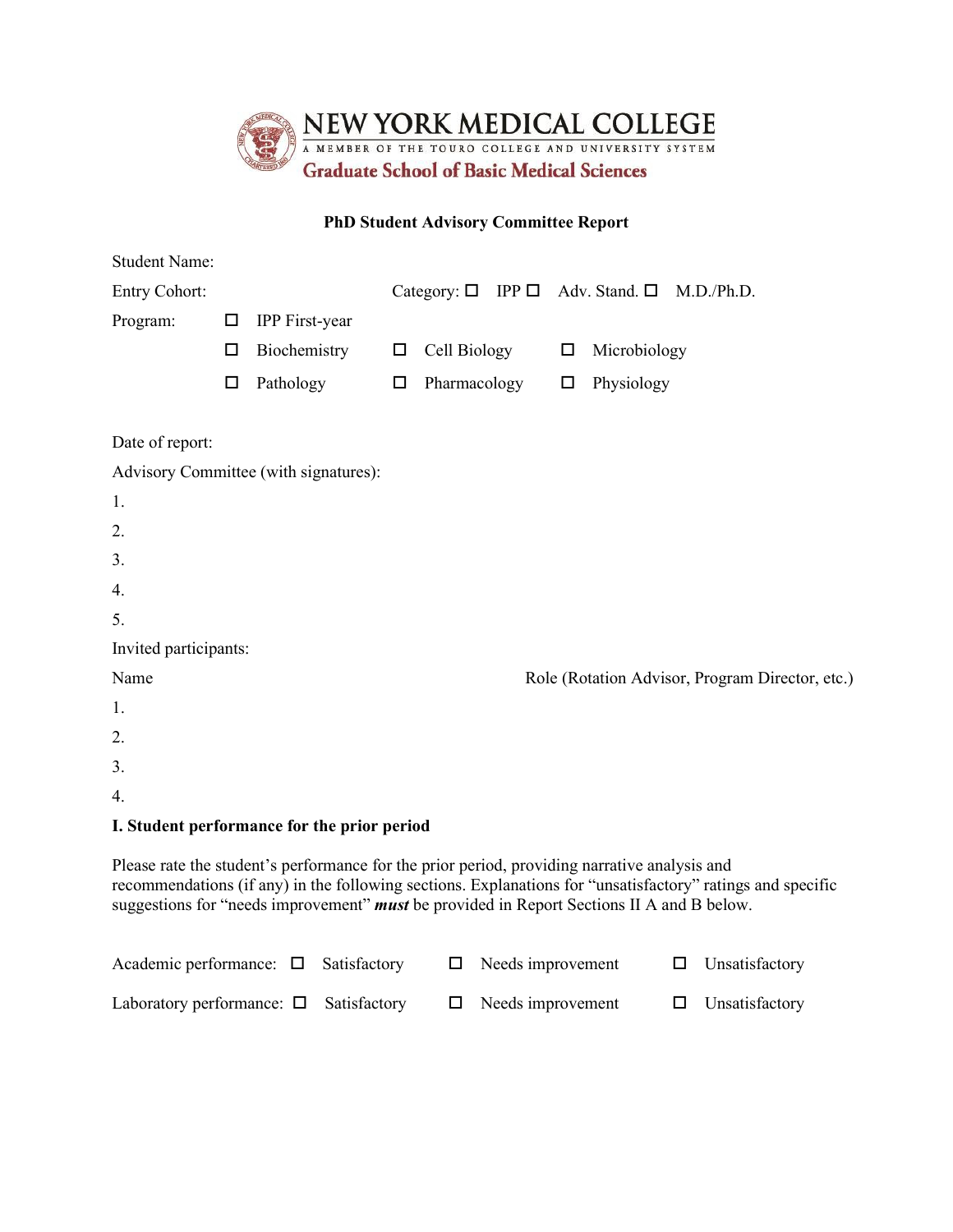## **II. Performance in prior period (Narrative).**

A. *Academic performance in prior period.* Note any milestones achieved (qualifying exam, dissertation proposal, external fellowships, awards, etc.). Evaluate any noteworthy grades, presentations (journal clubs, in-class presentations, etc.), or examinations during this period – either positive or negative. Recommend any specific content areas or skills that the student needs to improve. Explain the basis of any "unsatisfactory" rating.

B. *Laboratory or research performance in prior period.* Evaluate the student's research rotation (firstyear student) or pre-dissertation or dissertation research progress against the goals set for the rotation by the advisor or set for the period by the advisor and the committee. Recommend any specific areas or skills that the student needs to improve. Explain the basis of any "unsatisfactory" rating.

C. *Other factors.* Discuss any other factors that should be considered in assessing the student's progress.

## **III. Goals for the upcoming period, specifying the period in question.**

A. *Academic goals.* Note any special coursework goals, such as repeating specific courses, achieving a specific GPA to rectify an academic deficiency, etc.). Note any milestones that should be achieved within the next period, such as attempting the qualifying exam, etc.

B. *Research goals*. Set goals for the upcoming period, in consultation with the Rotation Advisor or Dissertation Advisor. For rotations, the Rotation Advisor will generally set the goals (e.g., "the student should demonstrate that he/she can follow a mini-project through to a reasonable end-point"). Following